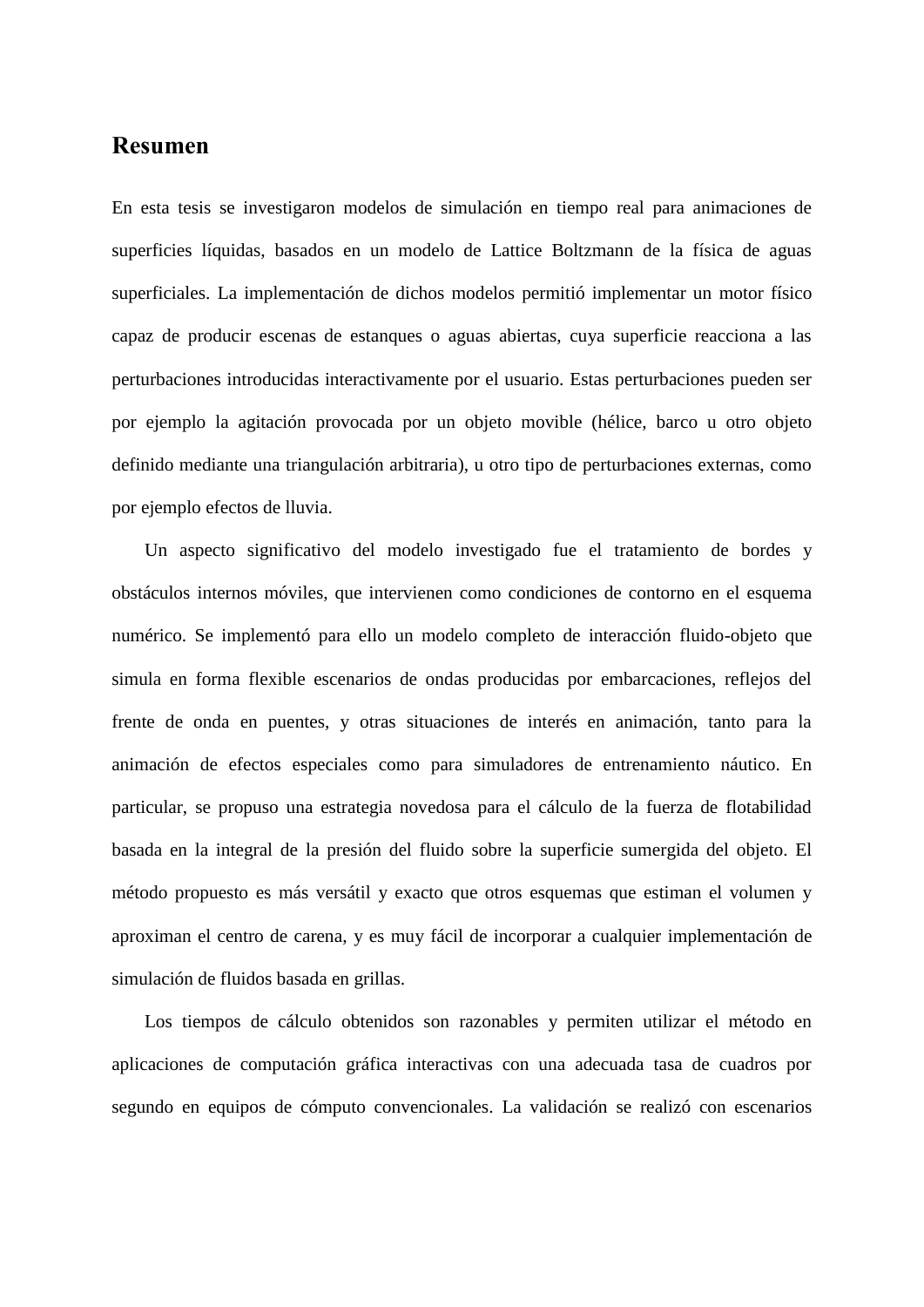tridimensionales, mostrando muy buena concordancia con otras simulaciones y métodos numéricos más sofisticados y que consumen muchos más recursos.

El modelo completo de simulación está disponible en Internet<sup>1</sup> para ser utilizado como biblioteca y ha sido descargado más de 4.000 veces con visitas de Croacia, EEUU, Rusia y Turquía. Adicionalmente, los videos generados a partir de esta tesis, han conseguido más de 21.000 visitas en el sitio Youtube. La facilidad de uso del módulo ha hecho que se utilice en aplicaciones de campos tan variados como el arte escénico, la domótica o los videojuegos.

**Clasificación (ACM CSS 1998):** I.3.5 Computer Graphics - *Computational Geometry and Object Modeling*, Physically based modeling. I.3.7 Computer Graphics - *Three-Dimensional Graphics and Realism*, Animation.

**Palabras clave:** LBM, Animación basada en física, Computación Gráfica, Simulación de superficies de fluido

1

<sup>1</sup> http://www.pladema.net/~cgarcia/projects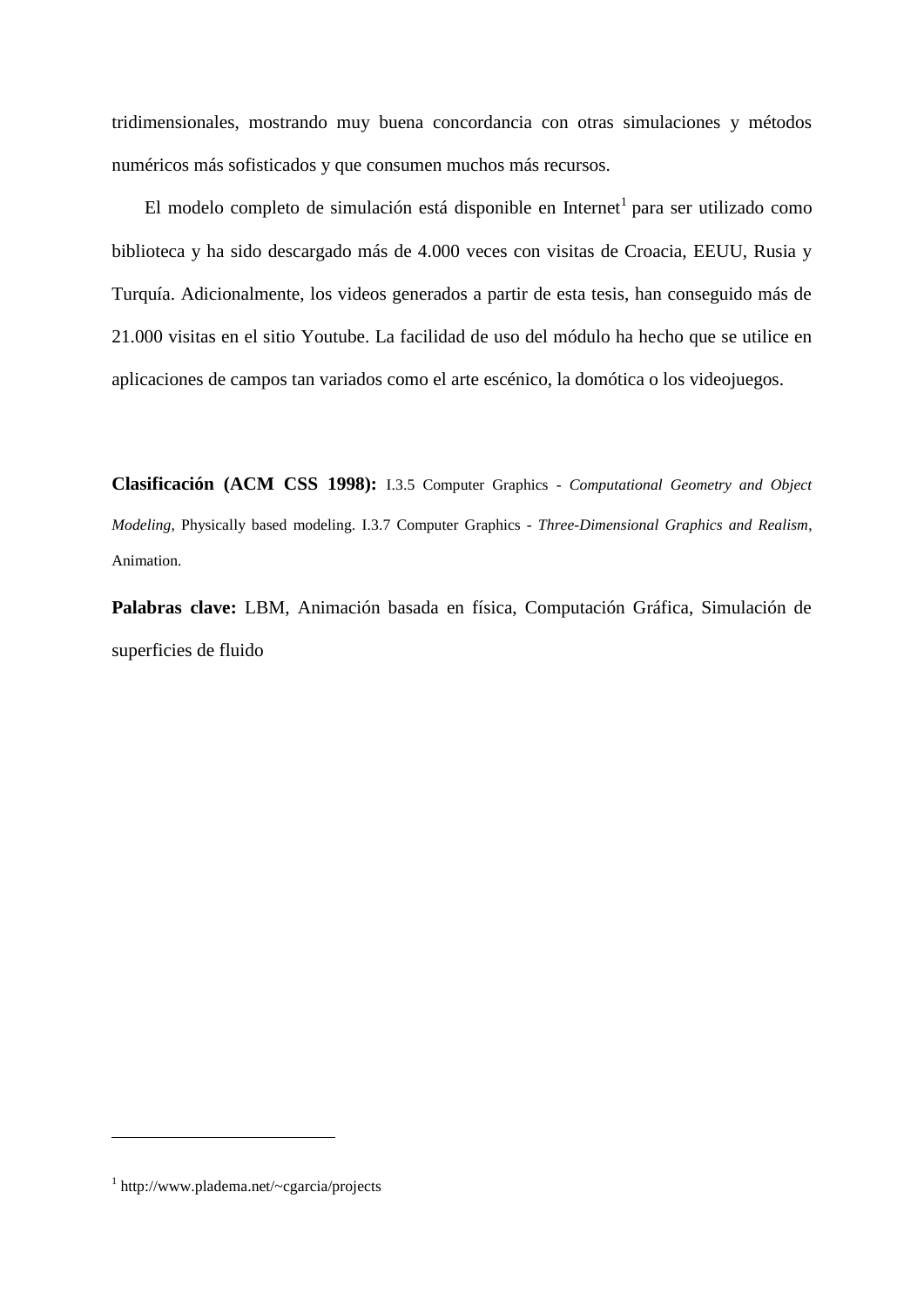## **Abstract**

This thesis presents the research results of real-time algorithms for interactive liquid surfaces animation, based on a Lattice Boltzmann model which represents the surface-water interface equations. These results are developed and thoroughly tested, resulting in a physical engine able to produce dynamic scenes of ponds or open waters, with surfaces that react to the perturbations introduced interactively by the users. Examples of these perturbations are the agitation induced by moving objects (ships, propellers, or any specific object defined by an arbitrary triangulation), or other type of external perturbation, like rain drops.

A major topic developed in this work was the treatment of fixed and dynamic borders, like bridges' columns or boats, which are represented as dynamic boundary conditions or external forces that interact with the numeric simulation. The solution led to a complete model for fluid-structure interaction (i.e., fluid-to-structure and structure-to fluid) that provides flexible representations of waves produced by boats, wave reflections in bridges, and other situations of interest in computer animation, either for the creation of special effects or in the graphic support of nautical training simulators. In particular, a novel strategy for the calculation of the buoyancy force was introduced, based in the integration of the hydrostatic pressure over the solid immersed surfaces. The proposed method is more versatile and accurate than other schemes based on the tracking of the center of buoyancy, and it is very easy to implement in grid based representations.

Even though the main purpose of this work was aimed to produce physically and visually accurate simulations, the resulting implementation achieves reasonable calculation times. Thus, the application of this model in interactive computer graphics achieves an adequate frame rate using conventional desktop computers without losing accuracy, using more efficiently the computational resources than other more sophisticated numerical methods.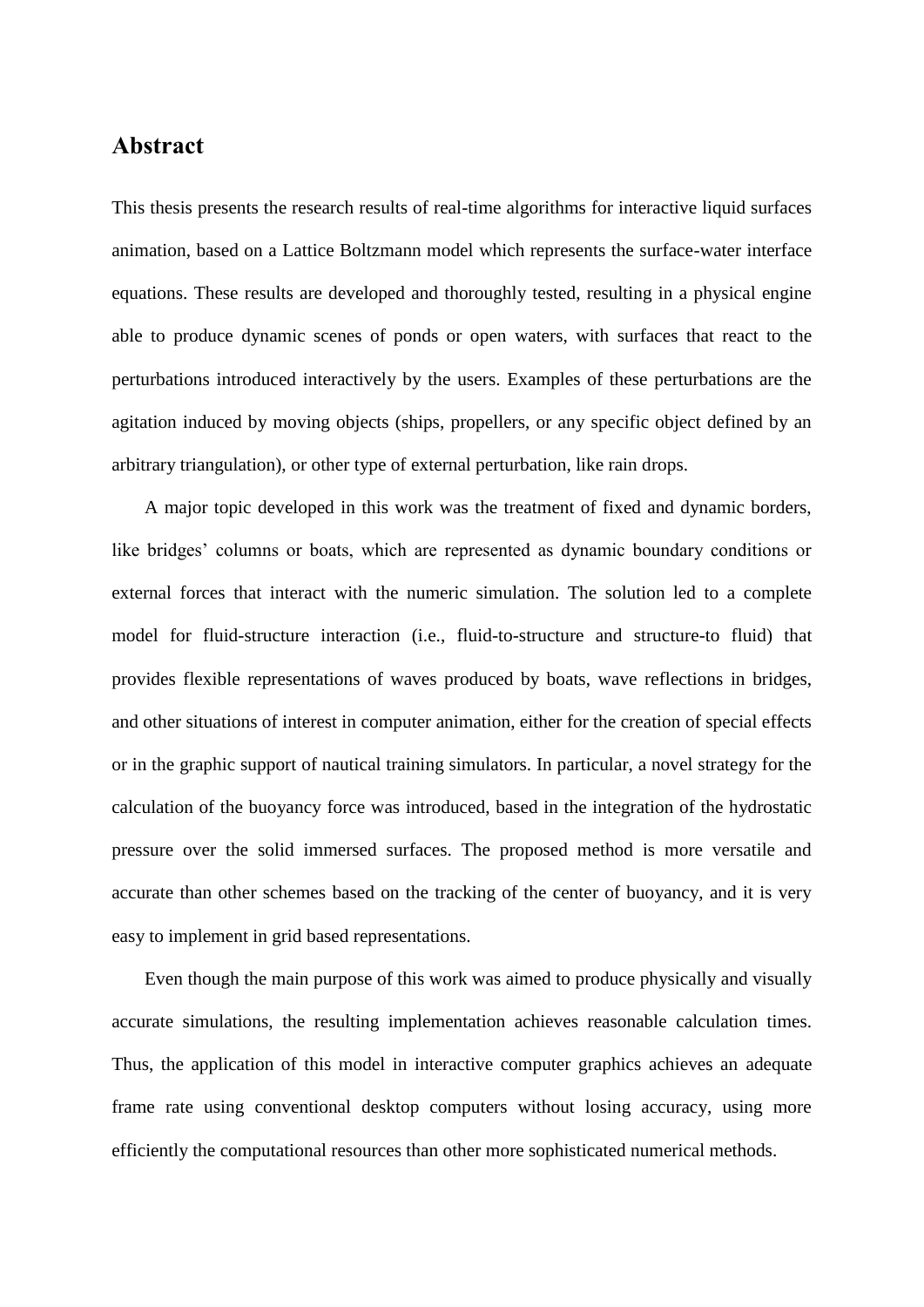The engine is freely available on the Internet<sup>2</sup> as a library, which was downloaded more than 4,000 times including visits from Croacia, USA , Russia and Turkey. Additionally, the videos generated using the product of the present thesis have been viewed by more than 21,000 visits in YouTube. The flexibility of the engine was demonstrated in the variety of applications generated from it, like scenic art, domotics and videogames.

**Clasification (ACM CSS 1998):** I.3.5 Computer Graphics - *Computational Geometry and Object Modeling*, Physically based modeling. I.3.7 Computer Graphics - *Three-Dimensional Graphics and Realism*, Animation.

**Keywords:** LBM, Physics based animation, Computer Graphics, Surface waters.

1

<sup>&</sup>lt;sup>2</sup> http://www.pladema.net/~cgarcia/projects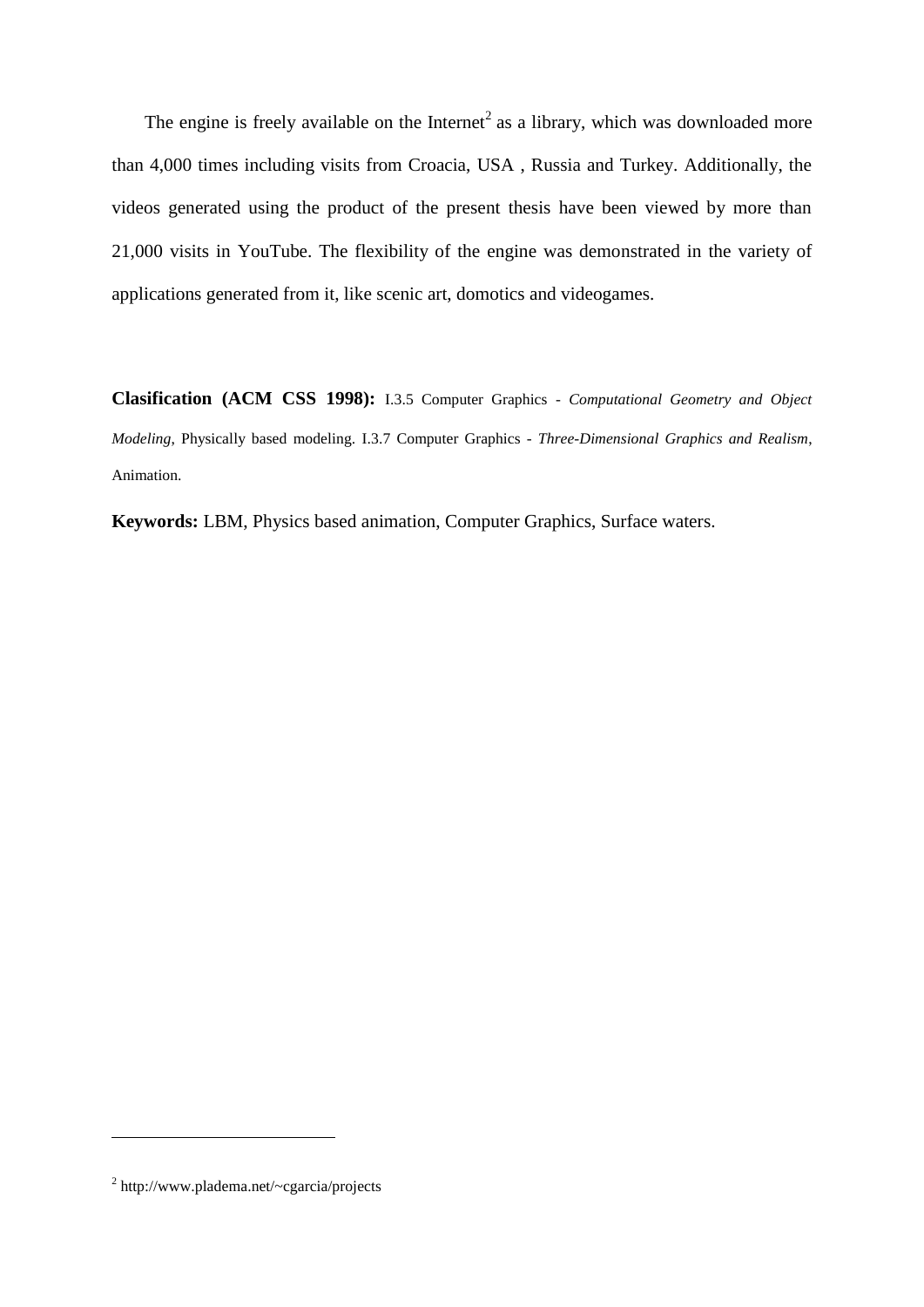## **Referencias**

Albrecht T., *Pitfalls of Object Oriented Programming,* Sony Computer Entertainment Europe Research & Development Division, GCAP Australia, 2009.

Alim U. R., *The Lattice Boltzmann Model for the visual simulation of smoke*, Master's thesis, University of Rochester, 2007.

Angst R., Thürey N., Botsch M., Gross M., *Robust and Efficient Wave Simulations on Deforming Meshes*, Computer Graphics Forum 27, pp. 1895-1900, 2009.

Artoli A.M., Hoekstra A., Sloot P., *Optimizing lattice Boltzmann simulations for unsteady flows*. Computers & Fluids 35(2), pp. 227-240, 2006.

Ashyraliyev M., *Implicit Schemes for the Lattice Boltzmann Equation*. En cumplimiento parcial de la Tesis de Maestría en Ciencia Computacional, Universidad de Amsterdam, 2004.

Batchelor G.K., *An Introduction to Fluid Dynamics*. Cambridge University Press, 1967.

Bao Z., Hong J., Teran J., and Fedkiw R., *Fracturing rigid materials*, IEEE Transactions on Visualization and Computer Graphics 13, pp. 370-378, 2007.

Bass L., Clements P., Kazman R., *Software Architecture in Practice (2nd Edition)*. Addison-Wesley Professional, 2003.

Bailey M., Cuninigham S., *Graphics Shaders: Theory and Practice (2nd Edition)*. AK Peters/CRC Press, 2011.

Bhatnagar P., Gross E., Krook M., *A model for collisional processes in gases I: small amplitude processes in charged and neutral one-component system*, Physical Review 94(3), pp. 511-525, 1954.

Beaudoin P., Paquet S., Poulin P., *Realistic and controllable fire simulation*, Canadian Information Processing Society, 2001.

Bird R.B., Stewart W.E., Lightfoot E.N., *Transport Phenomena*. John Wiley & Sons, 1960.

Blinn J.F., *Simulation of Wrinkled Surfaces*, Computer Graphics 12(3), pp. 286-292 SIGGRAPH-ACM, 1978.

Blinn J. F., Newell M. E. *Texture and reflection in computer generated images*, Communications of the ACM 19(10), pp. 542-547, 1976.

Boeing A., Bräunl T., *Evaluation of real-time physics simulation systems*, Proceedings of the 5th international conference on Computer graphics and interactive techniques in Australia and Southeast Asia, pp. 281-288, 2007.

Brenner G., *Application of Lattice-Boltzmann Methods in Fluid Mechanics*. Institute of Applied Mechanics, University of Clausthal, 2004.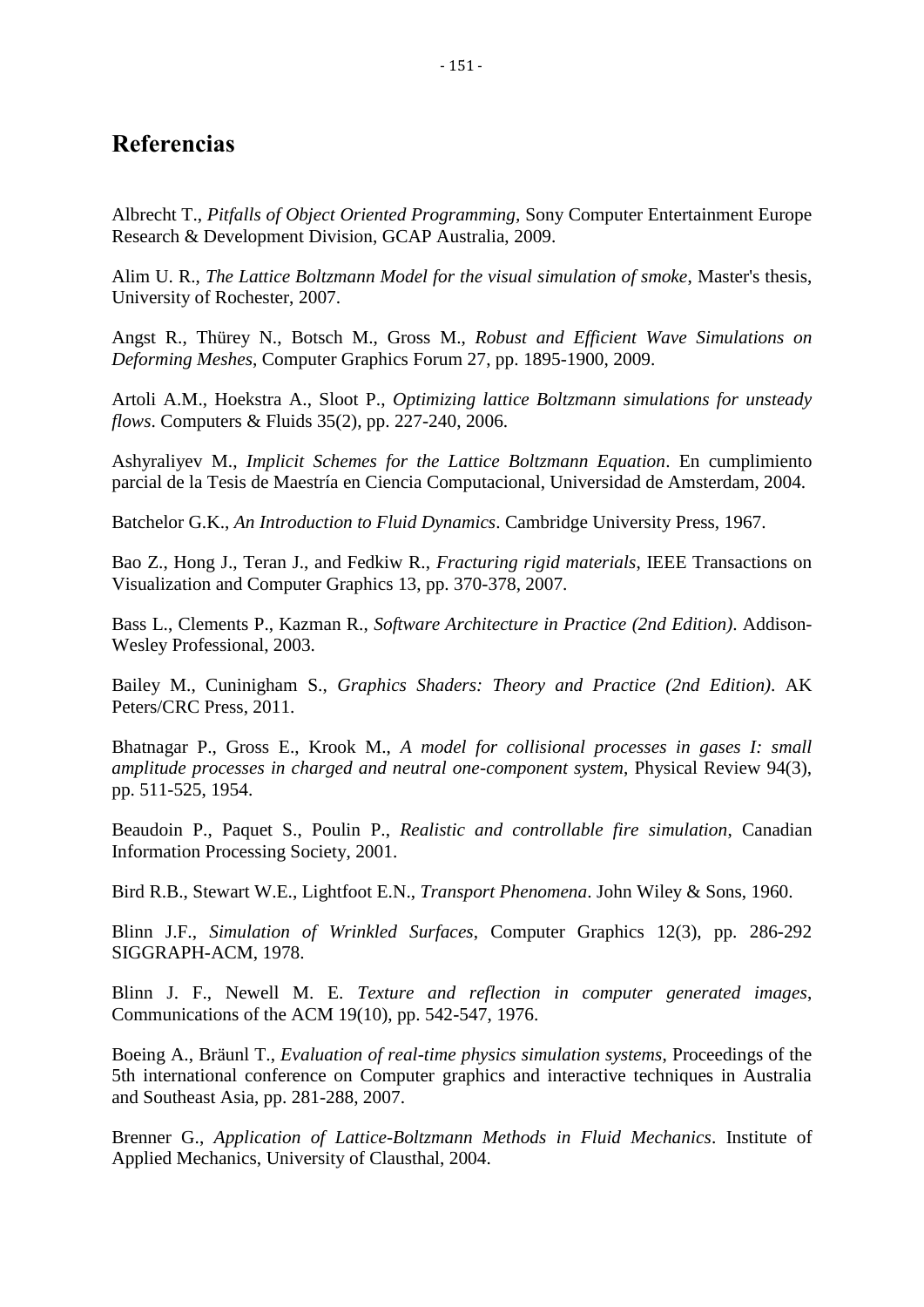Buwa V., Deo D., Ranade V., *Eulerian-Lagrangian Simulations of Unsteady Gas-Liquid* 

*Flows in Bubble Columns*, Int. J. Multiphase Flow 32, pp. 864-885, 2005.

Cancelliere A.,Chang C., Fotu E., Rothman D., Succi S., *The permeability of a random media: comparison of simulation with theory*, Physics of Fluids A: Fluids Dynamics 2(12), pp. 2085-2088, 1990.

Carlson M., Mucha P., Turk G., *Rigid fluid: animating the interplay between rigid bodies and fluid*, ACM Transactions on Graphics 23, pp. 377-384, 2004.

Carvalho C.A.G., *The gap between processor and memory speeds,* In Proceedings of ICCA'02: 3rd Internal Conference on Computer Architecture, pp. 27-34, 2002.

Chen S., Doolen G. D., *Lattice Boltzmann Methods for Fluid Flows*. Annual Review of Fluid Mechanics 30, pp. 329-364, 1998.

Chen J., Lobo D., *Toward interactive-rate simulation of fluids with moving obstacles using Navier-Stokes equations*, Graph. Models Image Process. 57, pp. 107-116, 1995.

Chen S., Chen H., Martínez D., Matthaeus W., *Lattice Boltzmann model for simulation of magnetohydrodynamics*, Phys. Rev. Lett. 67(27), 3776, 1991.

Cheng F., Zhang H., *Immersed boundary method and lattice Boltzmann method coupled FSI simulation of mitral leaflet flow*, Computers & Fluid 39, pp. 871-881, 2010.

Chopard B., Droz M., *Cellular Automata Modeling of Physical Systems*. Cambridge University Press, 2005.

Collin D., *Introduction to Data Oriented Design*, DICE Coders Day Conference, 2010.

Cords H., *Moving with the flow: Wave particles in flowing liquids*. 16th International Conference in Central Europe on Computer Graphics, Visualization and Computer Vision 16, pp. 145-152, 2008.

Cords H., Staadt O., *Real-Time open water environments with interacting objects*. Proceedings of Eurographics Workshop on Natural Phenomena (EGWNP'09), pp. 35-42, 2009.

Crane K., Llamas I., Tariq S., *Real-Time Simulation and Rendering of 3D Fluids*, Chapter 30, GPU Gems 3, Addison-Wesley Professional, 2007.

D'Amato J.P, García Bauza C., *Simulación de escenarios tridimensionales dinámicos*. Tesis de Grado, Universidad Nacional del Centro, 2004.

D'Amato J. P., Lotito P., *Mesh optimization with volume preservation using GPU*, Latin American Applied Research 41, pp. 291-297, 2011.

d'Humières D., Lallemand P., Frisch U., *Lattice gas models for 3D hydrodynamics modelling*, Europhys. Rev. Lett. 2, 291, 1986.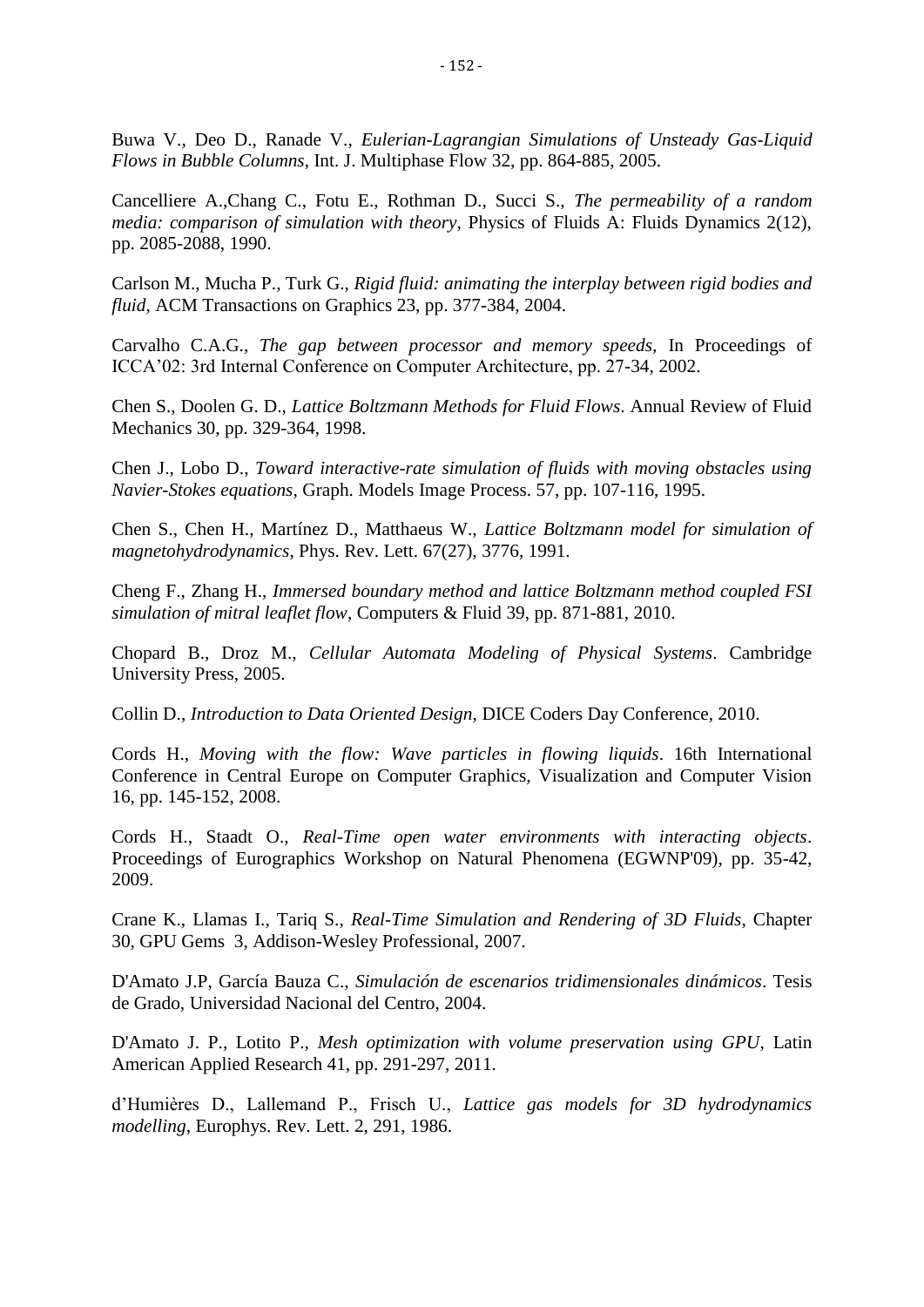Dalponte D., *Redes de Boltzmann para la Simulación de Fluidos con Fuente de Masa*. Tesis de Maestría en Ingeniería de Sistemas, Universidad Nacional del Centro de la Provincia de Buenos Aires, Tandil, Argentina, 2007.

Dalponte D., Rinaldi P., Vénere M., Clausse A., *Redes de Boltzmann para la simulación de escurrimientos superficiales*, Mecánica Computacional V.26, p. 1092-1103, 2007.

Darles E., Crespin B., Ghazanfarpour D., Gonzato, J., *A Survey of Ocean Simulation and Rendering Techniques in Computer Graphics*, Computer Graphics Forum 30, pp. 43-60, 2011.

Day M., *Insomniacs water rendering system*, http://www.insomniacgames.com/resistance-2 water-rendering/ Accedido: 24 de Agosto de 2012, 2009.

Driesen K., Hölzle U., *The direct cost of virtual function calls in C++*, In Proceedings of the 11th ACM SIGPLAN conference on Object-oriented programming, systems, languages, and applications (OOPSLA '96), pp. 306-323, 1996.

Fattal R., Lischinski D., *Target-driven smoke animation*, ACM Trans. Graph. 23(3), pp. 441- 448, 2004.

Fedkiw R., *Simulating Natural Phenomena for Computer Graphics*, Geometric Level Set Methods in Imaging, Vision and Graphics, pp. 461-479. Springer Verlag, 2003.

Fedkiw R., *Making a Computational Splash*, Computer Science, Reflections on the Field, Reflections from the Field, pp. 61-64. The National Academies Press, 2004.

Filippova O., Haenel D., *Lattice Boltzmann simulation of gas-particle flows in filters*, Computer and Fluids 26(7), pp. 697-712, 1997

Foti E., Succi S., *Three-dimensional flows in complex geometries with the lattice Boltzmann method*, Europhys. Lett. 10(5), 433, 1989.

Forsyth T., *Cellular Automata for Physical Modeling*, Game Programming Gems 3. Charles River Media, 2002.

Fredkin E., Toffoli T., *Conservative logic*, International Journal of Theoretical Physics 21 (3- 4), pp. 219-253, 1982.

Forrester J.W., *The Beginning of System Dynamics*. Paper presented at the Banquet Talk at the international meeting of the System Dynamics Society. Stuttgart, Germany, www.it4sec.org/node/835, Accedido: 28/10/2012, 1989.

Foster N., Metaxas D., *Realistic animation of liquids,* Graph. Models Image Process 58(5), pp. 471-483, 1996.

Foster N., Metaxas D., *Controlling Fluid Animation*. In Proceedings of the 1997 Conference on Computer Graphics International (CGI '97). IEEE Computer Society, pp. 178-189, 1997.

Foster N., Fedkiw R., *Practical animation of liquids*, Proc. of ACM SIGGRPAH, pp. 23-30, 2001.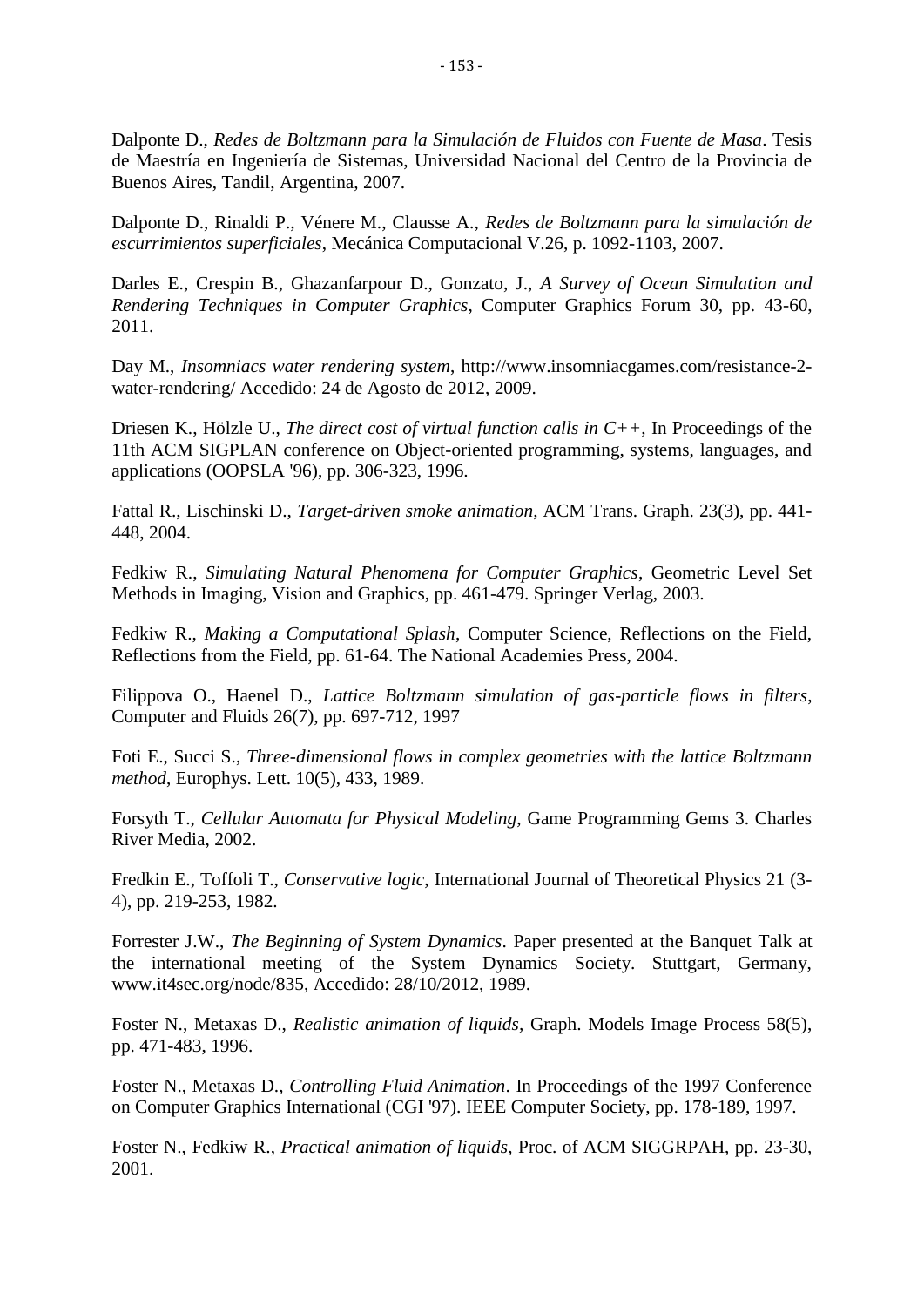Frisch U., Hasslacher B., Pomeau Y., *Lattice-gas automata for the Navier Stokes equation,*  Physical Review Letters 56, pp. 1505-1508, 1986.

Frisch U., d'Humières D., Hasslacher B., Lallemand P., Pomeau Y., Rivet J.P., *Lattice gas hydrodymamics in two and three dimensions*, Complex Systems 1, pp. 649-707, 1987.

Fuller A.R., Krishnan H., Mahrous K., Hamann B.,Joy K.I., *Real-time procedural volumetric fire*. In Proceedings of the 2007 symposium on Interactive 3D graphics and games (I3D '07). ACM, pp. 175-180, 2007.

Krishnamurthy V., Levoy M. *Fitting smooth surfaces to dense polygon meshes*. In Proceedings of the 23rd annual conference on Computer graphics and interactive techniques (SIGGRAPH '96). ACM, pp. 313-324, 1996.

Gamma E., Helm R., Johnson R., Vlissides J., *Design Patterns: Elements of Reusable Object-Oriented Software*. Addison-Wesley, 1995.

García Bauza C., Lazo M., Vénere M., *Incorporación de comportamiento físico en motores gráficos,* Mecánica Computacional XXVII, pp. 3023-3039, 2008.

García Bauza C., Boroni G., Vénere M., Clausse A., *Real-time interactive animations of liquid surfaces with Lattice-Boltzmann engines*, Aust. J. Basic & appl. Sci. 4 (8), pp. 3730- 3740, 2010.

Gardner M., *Mathematical Games: The fantastic combinations of John Conway's new solitaire game "Life"*, Scientific American 223, pp. 120-123, 1970.

Garg K., Nayar S., *Photorealistic rendering of rain streaks*. Proceedings of ACM SIGGRAPH 2006, ACM Transactions on Graphics (TOG) 25(3), pp. 996-1002, 2006.

Geier M.C., *AB Initio Derivation of de Cascaded Lattice Boltzmann Automaton*. (Doctorado en Ciencias Aplicadas). University of Freiburg – IMTEK, Facultad de Ciencias Aplicadas, 2006.

Geist R., Rasche K., Westall J., Schalkoff R.J., *Lattice-Boltzmann Lighting*, Rendering Techniques, pp. 355-362. A K Peters/CRC Press, 2004.

Génevaux O., Habibi A., Dischler J., *Simulating Fluid-Solid Interaction*, In the Proceedings of Graphics Interface 2003, pp. 31-38, 2003.

Guardado J., Sánchez-Crespo D., *Rendering Water Caustics*, Chapter 2, GPU Gems 2. Addison-Wesley Professional, 2004.

Guendelman E., Bridson R., Fedkiw R. *Non-convex rigid bodies with stacking*. Proceedings of ACM SIGGRAPH 2003, ACM Transactions 22(3), pp. 871-878. 2003.

Guoa Z., Zheng C., Shi B., *An extrapolation method for boundary conditions in lattice Boltzmann method,* Physics of Fluids 14(6), 2002.

Haeberli P., Segal M., *Texture Mapping as a Fundamental Drawing Primitive*. Proceedings of the Fourth Eurographics Workshop on Rendering, pp. 259-266, 1993.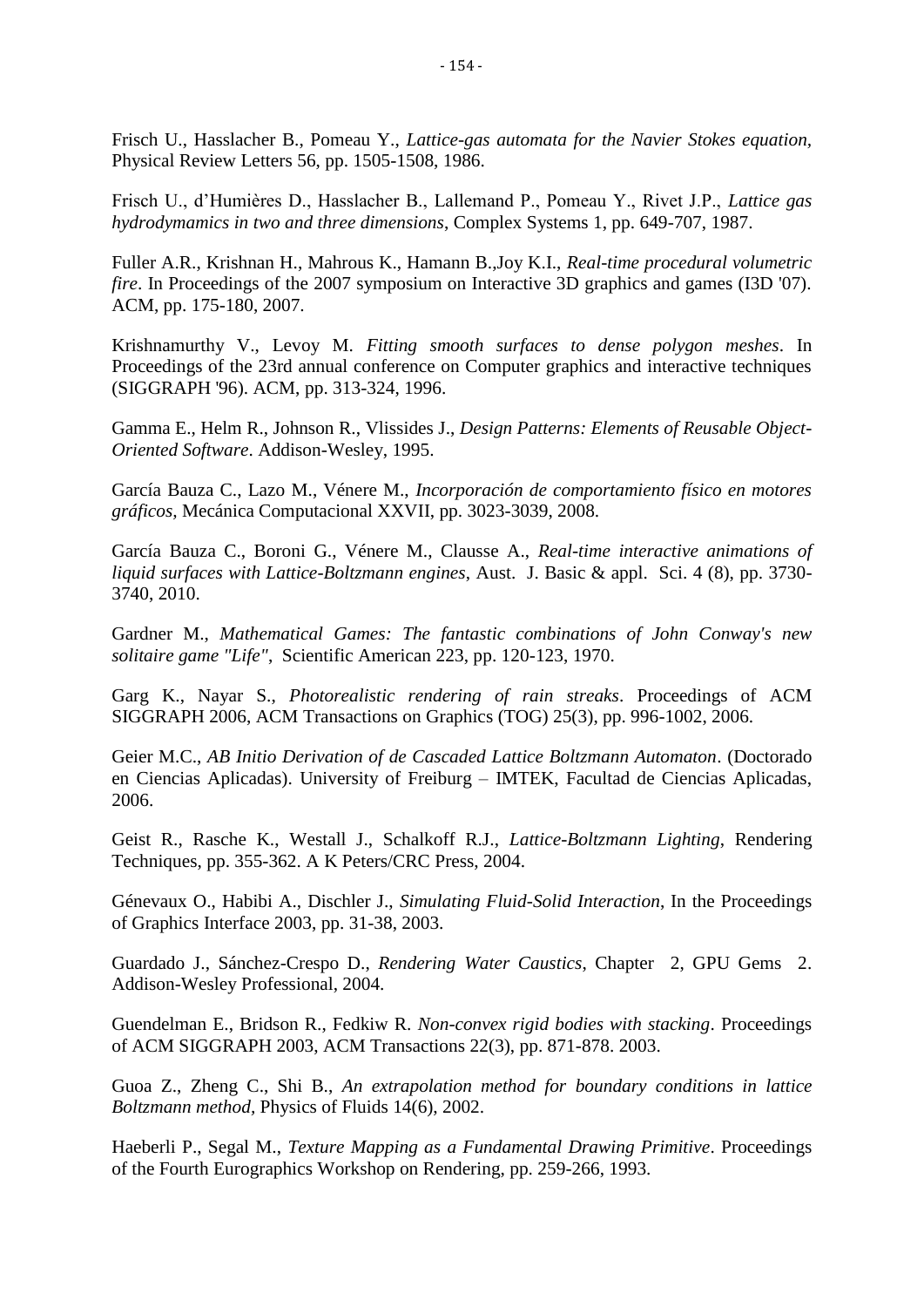Harada T., Koshizuka S., Kawaguchi Y., *Smoothed particle hydrodynamics in complex shapes*, Proc. of Spring Conference on Computer Graphics, pp. 26–28, 2007.

Hardy J., Pomeau Y., de Pazzis O., *Time evolution of a two-dimensional model system*. *I. Invariant states and time correlation functions*. J. Math. Phys. 14(12), pp. 1746-1759, 1973.

Higuera F.J., Succi S., Benzi R., *Lattice gas dynamics with enhanced collisions*. Europhysics Letters 9, pp. 345–349, 1989.

Higuera F.J., Jiménez J., *Boltzmann approach to lattice gas simulations*. Europhysics Letters 9, pp. 663-668, 1989.

Higuera F., Succi S., *Simulating the flow around a circular cylinder with a lattice Boltzmann equation*, Europhys Lett. 8, 517, 1989.

Hinton F.L., Rosenbluth M.N., Wong S.K., Lin-Liu R.R., Miller R.L., *Modified Lattice Boltzmann Method for Compressible Fluid Simulations*. Physical Review E., General Atomics Project 4945, 2000.

Holdych D., *Truncation error analysis of lattice Boltzmann methods*. Journal of Computational Physics 193(2), pp. 595–619, 2004.

Hu F.Q., Hussaini M.Y., Manthey J.L., *Low-Dissipation and Low-Dispersion Runge–Kutta Schemes for Computational Acoustics*, Journal of Computational Physics 124(1), pp. 177- 191, 1996.

Idelsohn S., Responsible of the project *Real Time Computational Mechanics Techniques for Muti-Fluid Problems*. ERC (European Research Council) Advanced Grant. 2009-2013.

Iglesias A., *Computer graphics for water modeling and rendering: a survey*, Future Generation Computer Systems 20, pp. 1355–1374, 2004.

Irving G., Guendelman E., Losasso F., Fedkiw R., *Efficient simulation of large bodies of water by coupling two and three dimensional techniques*, Proceedings of ACM SIGGRAPH 2006, ACM Transactions on Graphics (TOG) 25(3), pp. 805-811, 2006.

Jalovec K., *Physical Simulation of ground vehicles*, Bachelor's Project, Czech Technical University in Prague, 2011.

Junk M., Kehrwald D., *On the relation between lattice variables and physical quantities in lattice Boltzmann simulations*, http://www.math.uni-konstanz.de/numerik/personen/junk/pu blications/paper/JK06.pdf Accedido: 26 de Octubre de 2012. En: Sitio del departamento de Matemática y Estadística de la Universidad Konstanz.K, 2006.

Kaandorp J.A., Lowe C., Frenkel D., Sloot P.M., *The effect of nutrient diffusion and flow on coral morphology*. Phy. Rev. Lett. 77(11), p. 2328, 1996.

Kaltenbrunner M., Bovermann T., Bencina R., Costanza E., *TUIO - A Protocol for Table-Top Tangible User Interfaces*. Proceedings of the 6th International Workshop on Gesture in Human-Computer Interaction and Simulation (GW 2005), Vannes, France, 2005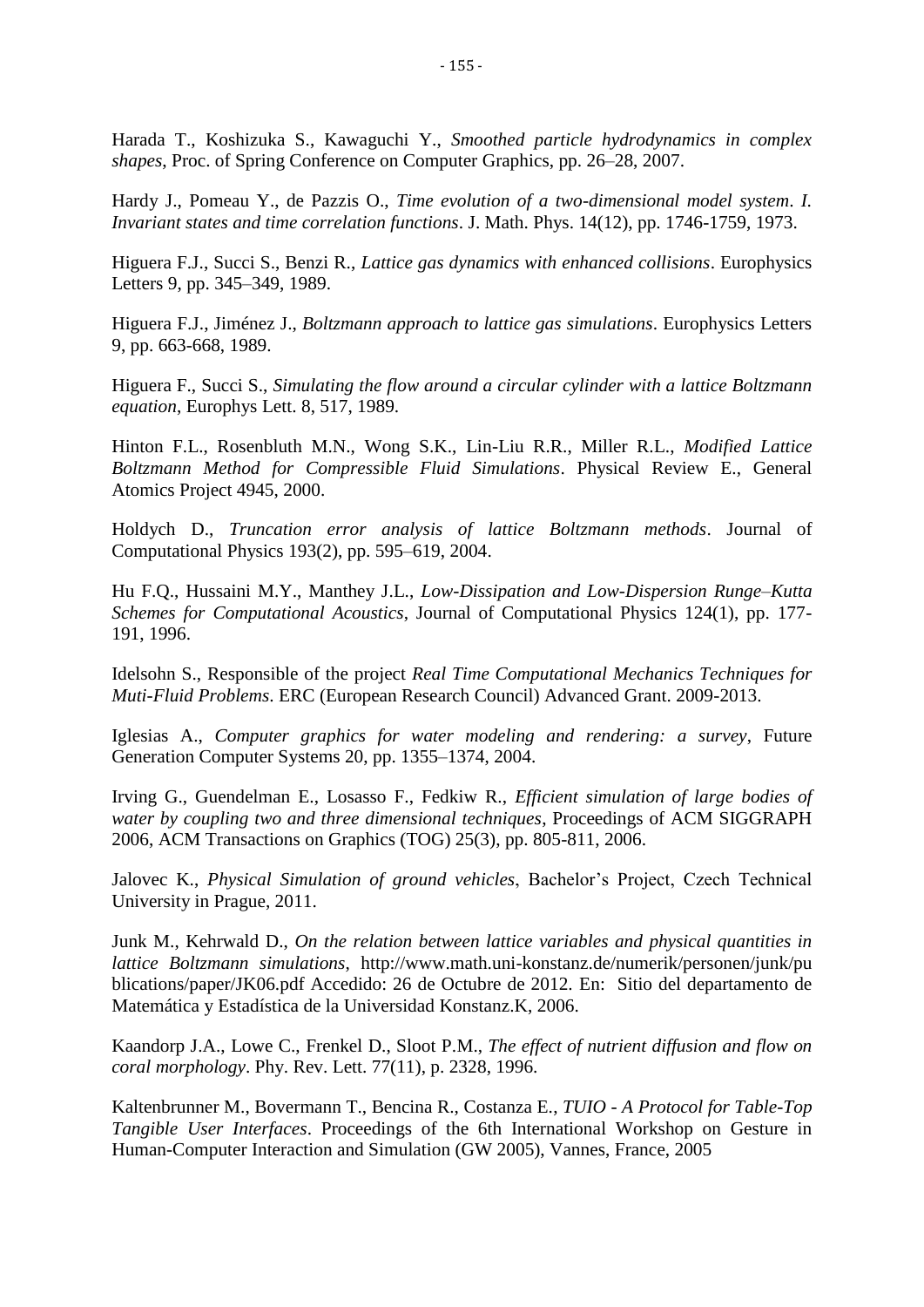Kaneko K., *Theory and Applications of Coupled Map Lattices*. Wiley, 1993.

Kapral R., *Discrete models for chemically reacting systems*, J. Math. Chem. 6, pp. 113-163, 1991.

Kass M., Miller G., *Rapid stable fluid dynamics for computer graphics*. ACM SIGGRAPH Computer Graphics 24(4), pp. 49-57, 1990.

Kim J., Kim S., Ko H., Terzopoulos D., *Fast GPU computation of the mass properties of a general shape and its application to buoyancy simulation*, The Visual Computer 22, pp. 856- 864, 2006.

Klinger B., Feldman B., Chentanez N., O'Brien J., *Fluid animation with dynamic meshes*, Proceedings of ACM SIGGRAPH 2006, ACM Transactions on Graphics (TOG) 25(3), pp. 820-825, 2006.

Korner C., Thies M., Singer R., *Modeling of Metal Foaming with Lattice Boltzmann Automata*, Advanced Engineering Materials 4, pp. 765-769, 2002.

Krafczyk M., Tolke J., Rank E., Schulz M., *Two-Dimensional Simulation of Fluid-Structure Interaction using Lattice-Boltzmann Methods*, Computers & Structures 79, pp. 2031-2037, 2001.

Krasner G.E., Pope S.T., *A cookbook for using the model-view controller user interface paradigm in smalltalk-80*. J. Object Oriented Program 1(3), pp. 26-49, 1988.

Kwak Y., *Advanced liquid simulation techniques for computer graphics applications*, PhD.'s Thesis, University of Southern California, 2010.

Ladisa J.F., Olson L.E., Douglas H.A., Warltier D.O., Kersten J.R., Pagel P.S., *Alterations in regional vascular geometry produced by theoretical stent implantation influence distributions of wall shear stress: analysis of a curved coronary artery using 3D computational fluid dynamics modeling*. Biomed Eng Online 16 (5), 2006.

Layton A., Van de Panne M., *A numerically efficient and stable algorithm for animating water waves*. The Visual Computer 18, pp. 41-53, 2002.

Lazo M., García Bauza C., Clausse A., *Animación de tornados en tiempo real mediante motores físicos*. Mecánica Computacional XXVIII, pp. 1247-1258, 2009.

Lennartsson J., *Data oriented interactive water – An interactive water simulation for Playstation 3*, Master's thesis, Kungliga Tekniska högskolan, 2012.

Li W., Fan Z., Wei X., Kaufman A., *Simulation with Complex Boundaries*, Chapter 47, GPU Gems 2. Addison Wesley, 2005.

Li W., Wei X., Kaufman A. *Implementing Lattice Boltzmann Computation on Graphics Hardware*. The Visual Computer, 19(7-8), pp. 444-456, 2003.

Liu S., Wang Z., Gong Z., Huang L., Peng Q., *Physically based animation of sandstorm*. Computer Animation and Virtual Worlds 18, pp. 259-269, 2007.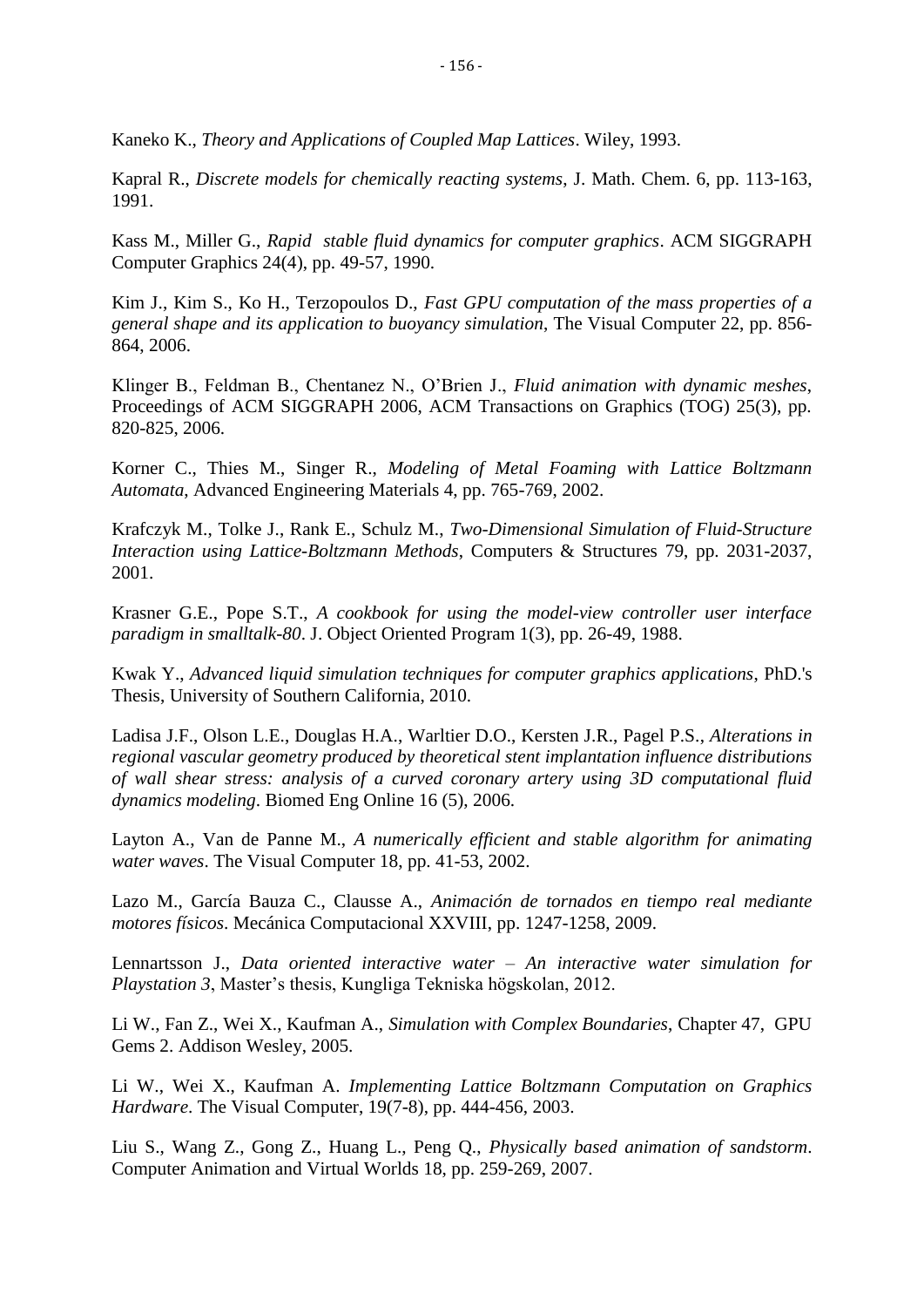Llopis N., *Data-Oriented Design or Why you might be shooting yourself in the foot with object-oriented programming*, Game Developer Magazine 2009/09, pp. 43-45, 2009.

Losasso F., Gibou F., Fedkiw R., *Simulating water and smoke with an octree data structure*. ACM Trans. Graph. 23, pp. 457-462, 2004.

Lossaso F., Irving G., Guendelman E., *Melting and burning solids into liquids and gases*. IEEE Trans. on Vis. and Comp. Graph. 12(3), pp. 343-352, 2006.

Luo L.S., *Symmetry Breaking of Flow in 2D Symmetric Channels: Simulations by Lattice-Boltzmann Method,* International Journal of Modern Physics 8(4), pp. 859-867, 1997.

Majkowska A., Faloutsos P., *Flipping with Physics: Motion Editing for Acrobatics*, Eurographics ACM SIGGRAPH Symposium on Computer Animation, pp. 35-44, 2007.

Margolus N., *Physics-like models of computation*, Physica D 10, pp. 81-95, 1984.

Masten G., Watterberg P., Mareda, I., *Fourier synthesis of ocean scenes*. IEEE Computer Graphics and Application 7, pp. 16-23, 1987.

McNamara G.R., Zanetti G., *Use of the Boltzmann equation to simulate lattice-gas automata*. Physical Review Letters 61(20), pp. 2332-2335, 1988.

Mei R., Lou L. S., Shyy W., *An accurate curved boundary treatment in the lattice Boltzmann method*, J. Comp. Phys. 155(2), pp. 307-330, 1999.

Mihalef V., Kadioglu S., Sussman M., Metaxas D. and Hurmusiadis V., *Interaction of twophase flow with animated models*, Graphical Models 70, pp. 33-42, 2008.

Millington I., *Game physics engine development*. Elsevier, 2007.

Mitchell M., *Computation in Cellular automata: A selected review*, Non-standard Computation, pp. 385-390, 1996.

Miyazaki R., Yoshida S., Dobashi Y., Nishita T., *A method for modeling clouds based on atmospheric fluid dynamics*, Proc. Ninth Pacific Conf. Comput. Graphics Appl., pp. 363-372, 2001.

Mösenlechner L., Beetz M., *Parameterizing actions to have the appropriate effects*, Proc. of the IEEE International Conference on Intelligent Robots and Systems, pp. 4141-4147, 2011.

Müller M., Charypar D., Gross M., *Particle-based Fluid simulation for interactive applications*. Proc. of the ACM Siggraph/Eurographics Symposium on Computer Animation, pp. 154-159, 2003.

Neyret F., Praizelin N., *Phenomenological simulation of brooks*, Proc. Eurographics Workshop., pp. 53-64, 2001.

NGD, Newton Game Dynamics Home Page. [en línea], 2012. Disponible en: http://newtondynamics.com/forum/newton.php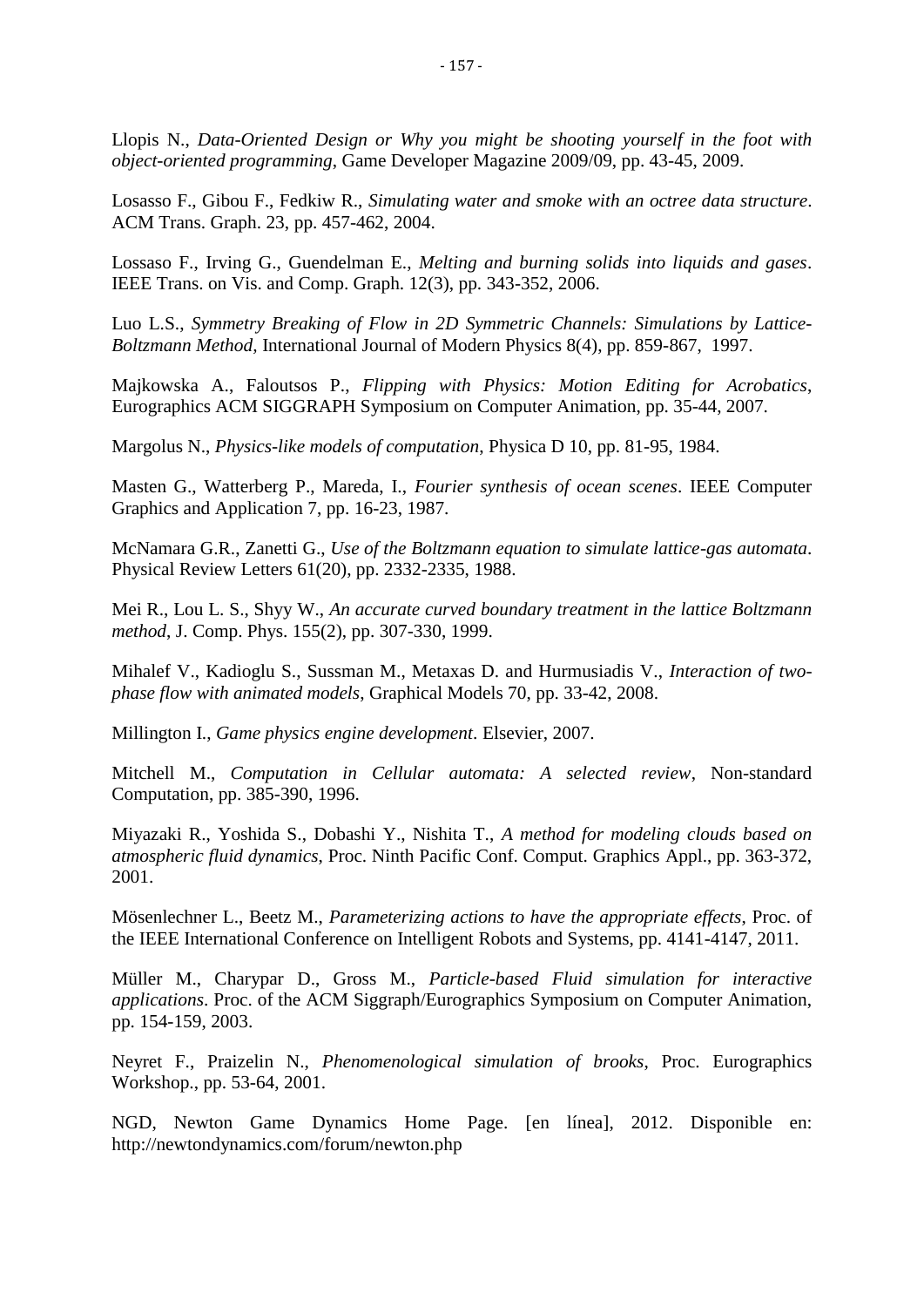Nguyen D., Enright D., Fedkiw, R., *Simulation and Animation of Fire and Other Natural Phenomena in the Visual Effects Industry*, Western States Section, Combustion Institute, Fall Meeting, UCLA, 2003.

Nishimori H., Ouichi N., *Formation of ripple patterns and dunes by wind-blown sand*, Phys. Rev. Lett. 71, pp. 197-200, 1993.

O'Brien J., Hodgins J., *Dynamic simulation of splashing fluids*, Proceedings of Computer Animation 95, pp. 198-205, 1995.

ODE, Open Dynamics Engine Home Page. [en línea], 2012. Disponible en: from http://odewiki.org/wiki/index.php?title=Main\_Page

Ottosson B., *Rapid, stable fluid dynamics for computer graphics*. Master's thesis, Kungliga Tekniska högskolan, 2011.

Park S., Kim M., *Vortex fluid for gaseous phenomena*, Proceedings of the ACM SIGGRAPH/Eurographics Symposium on Computer Animation, pp. 261-270, 2005.

Qian Y., d'Humie`res D., Lallemand P., *Recovery of Navier–Stokes equations using a latticegas Boltzmann method*. Europhysics Letters 17, 479, 1992.

Randima F., Kilgard M.J., *The Cg Tutorial: The Definitive Guide to Programmable Realtime Graphics*. Addison-Wesley Professional, 2003.

Rasmussen N., Nguyen D., Geiger W., Fedkiw R., *Smoke Simulation for Large Scale Phenomena*, Proceedings of ACM SIGGRAPH 2003, ACM Transactions on Graphics (TOG) 22(3), pp. 703-707, 2003.

Reitman J., *A concise history of the ups and downs of simulation*, Proceedings of the 20th conference on Winter simulation (WSC '88), pp. 1-6, 1988.

Rinaldi P., Dalponte D., Vénere M., Clausse A., *Cellular automata algorithm for simulation of surface flows in large plains*, Simulation Modeling Practice and Theory 15, pp. 315-327, 2006.

Rinaldi P., García Bauza C., Clausse A., Vénere M., *Paralelización de modelos de simulación de autómatas celulares sobre placas gráficas*, Mecánica Computacional XXVII, pp. 2943-2957, 2008.

Robinson-Mosher A., Shinar T., Gretarsson J., Su J., Fedkiw R., *Two–way Coupling of Fluids to Rigid and Deformable Solids and Shells*, ACM Transactions on Graphics 27(3), pp. 1-9, 2008.

Rost R.J., Licea-Kane B.M., Ginsburg D., Kessenich J.M., Lichtenbelt B., Malan H., Weiblen M., *OpenGL Shading Language (3rd Edition)*. Addison-Wesley Professional, 2009.

Scandolo L., García Bauza C., D´Amato J., Vénere M. *Implementación de un raytracer en unidades de procesamiento gráfico utilizando Bounding Volume Hierarchy*. Mecánica Computacional, Vol. XXXI, En prensa, 2012.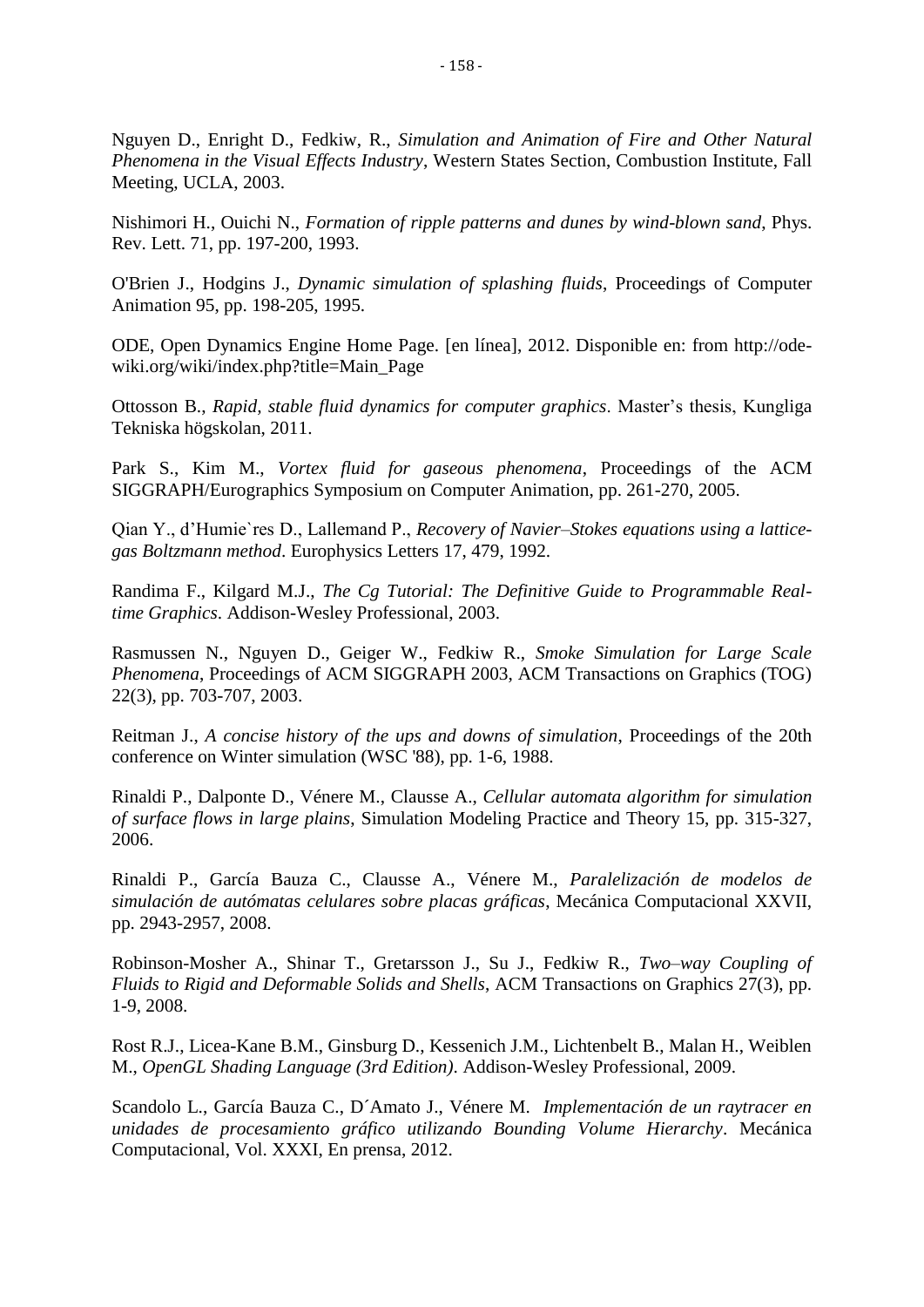Scott G., Richardson P., *The application of computational fluid dynamics in the food industry*, Trends in Food Science and Technology 8(4), pp. 119-124, 1997.

Schachter B., *Long crested wave models*, Computer Graphics and Image Processing 12, pp. 187-201, 1980.

Schlichting H., *Teoría de la Capa Límite*. Editorial Urmo, 1979.

Sharma C., Malhotra D., Rathore A.S., *Review of Computational fluid dynamics applications in biotechnology processes*. Biotechnol Progress 27, pp. 1497-1510, 2011.

Shen H., Yin Y., Li Y., *Real-time dynamic simulation of 3D cloud for marine search and rescue simulator*, Proceedings of the 7th ACM SIGGRAPH International Conference on Virtual-Reality Continuum and Its Applications in Industry, 2008.

Skordos P.A., *Initial and boundary conditions for the lattice Boltzmann*. Physical Review E 48, pp. 4823-4842, 1993.

Schlick C., *An inexpensive BRDF model for physically-based rendering*, Computer Graphics Forum 13(3), pp. 233-246, 1994.

Souza T., *Generic refraction simulation*. Chapter 19, GPU Gems 2. Addison-Wesley, 2005.

Stam J., *Stable Fluids*. In Siggraph 1999, Computer Graphics Proceedings, Rockwood A., (Ed.), Addison Wesley Longman, pp. 121-128, 1999.

Steinman D.A., Milner J.S. , Norley C.J., Lownie S.P., Holdsworth D.W. *Image-based computational simulation of flow dynamics in a giant intracranial aneurysm*, American Journal of Neuroradiology 24(4), pp. 559-566, 2003.

Strangman N., Hall T., *Virtual reality/simulations,* Wakefield, MA: National Center on Accessing the General Curriculum.

http://aim.cast.org/learn/historyarchive/backgroundpapers/virtual\_simulations. Accedido: 13 de Noviembre de 2012, 2003.

Succi S., Santangelo P., Benzi R., *High resolution lattice gas simulation of two-dimensional lattice gas turbulence*, Phys. Rev. Lett. 60, pp. 2738-2740, 1988.

Succi S., Benzi R., Foti E., Higuera F., Szelenyi F., *Lattice Boltzmann computing on the IBM 3090/VF*, Cellular Automata and Modelling of Complex Physical Systems, P. Manneville et al. eds, pp. 178-185. Springer-Verlag, 1989.

Succi S., *The Lattice Boltzmann Equation for Fluid Dynamics and Beyond*. Oxford UK: Oxford University Press, 2001.

Succi S., Filippova O., Smith G., Kaxiras E., *Applying the Lattice Boltzmann Equation to Multiscale Fluid Problems*. Computing in Science and Engineering, 2001.

Takashi T., Heihachi U., Kunimatsu A., *The simulation of fluid-rigid body interaction*. In SIGGRAPH'02: Sketches & Applications, pp. 226, 2002.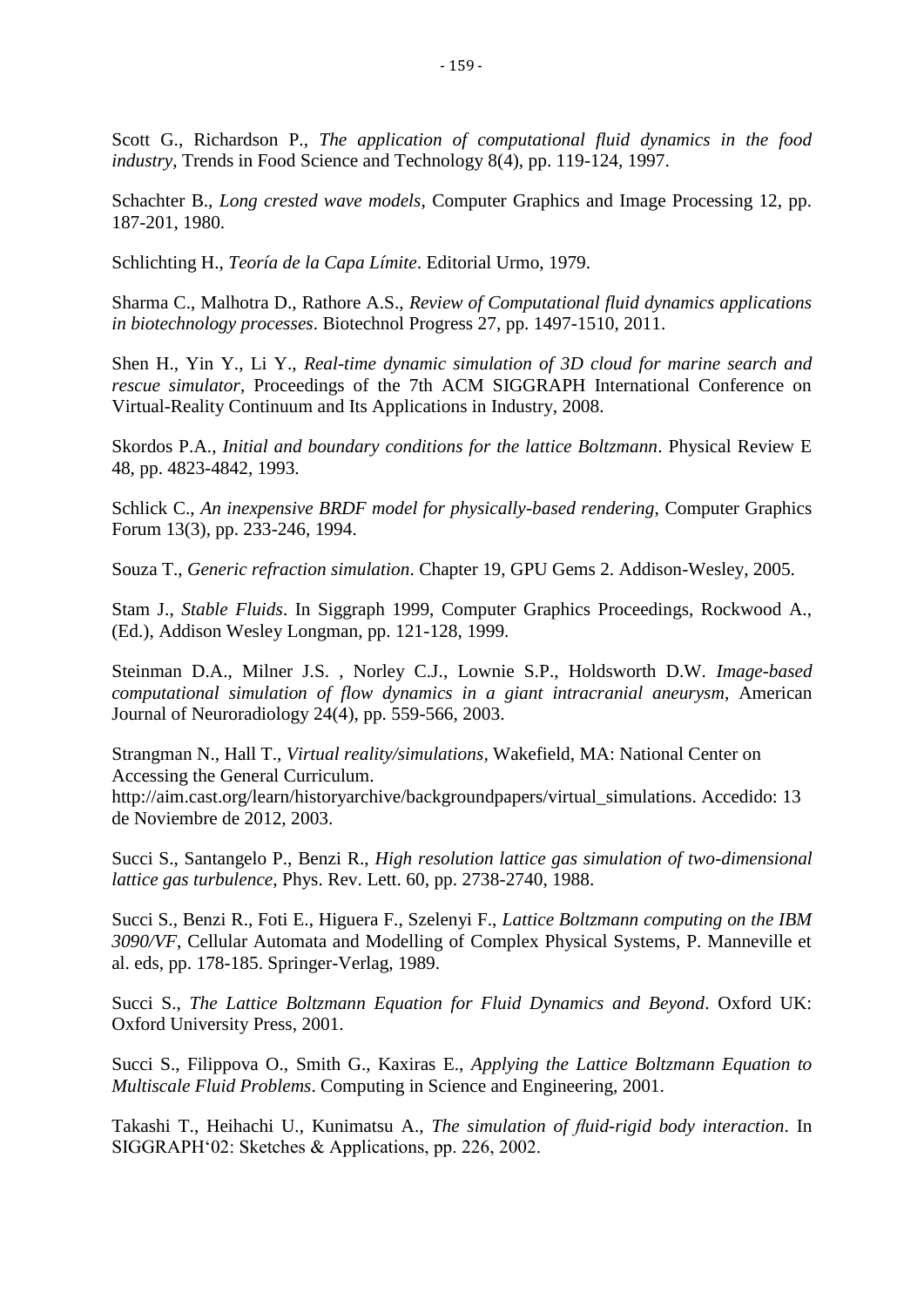Tan J., Yang X., *Physically-based fluid animation: A survey*. Science in China Series F: Information Sciences, 52(5), pp. 723–740, 2009.

Tang M., Curtis S., Yoon S., Manocha D., *Interactive Continuous Collision Detection between Deformable Models using Connectivity-Based Culling*, Proceedings of the ACM Symposium on Solid and Physical Modeling, pp. 25-36, 2008.

Tatarchuk N., *Artist-directable real-time rain rendering in city environments*. In ACM SIGGRAPH 2006 Courses (SIGGRAPH '06). ACM, pp. 23-64, 2006.

Tessendorf J., *Simulating ocean water*. In Simulating Nature: Realistic and Interactive Techniques, ACM SIGGRAPH '01 Course #47 Notes, 2001.

Tessendorf J., *Interactive water surfaces*. Section 3.6, Game Programming Gems 4. Charles River Media, 2004.

Thomaszewski B., Gumann A., Pabst S., Straßer W., *Magnets in motion*, ACM Transactions on Graphics, 27(162), pp.1-9, 2008.

Thon S., Ghazanfarpour D., *A semi-physical model of running waters*. Comput. Graph. Forum (Proc. Eurographics) 19, pp. 53-59, 2001.

Thürey N., *Physically Based Animation of Free Surface Flows with the Lattice Boltzmann Method*. PhD thesis, University of Erlangen-Nuremberg, 2007.

Thürey N., Rüde U., *Free Surface Lattice-Boltzmann fluid simulations with and without level sets*. Workshop on Vision, Modelling, and Visualization VMV, pp. 199-208, 2004.

Thürey N., Müller M., Schirm S., Gross M., *Real-time Breaking Waves for Shallow Water Equations*. Proceedings of the Pacific Conference on Computer Graphics and Applications 2007; IEEE Computer Society, 2007.

Toffoli T., Margolus N., *Cellular Automata Machines: A New Environment for Modeling*. The MIT Press, 1987.

Treuille A., Lewis A., Popovic Z., *Model reduction for real-time fluids*, ACM Transactions on Graphics 25(3), pp. 826-834, 2006.

Tritton D.J., *Physical Fluid Dynamics*. Oxford Science Publications, 1988.

Tso P., Barsky B., *Modeling and rendering waves: Wave-tracing using beta-splines and reflective and refractive texture mapping*. ACM Transactions on Graphics 6(3), pp. 191-214, 1987.

van der Sman R., *Lattice Boltzmann Schemes for Convection-Diffusion Phenomena; Application to Packages of Agricultural Products*, Ph.D. Thesis, University of Wageningen, Holland, 1999.

van Verth J., Bishop L., *Essential Mathematics for Games and Interactive Applications (2nd Edition)*. Morgan Kaufmann, 2008.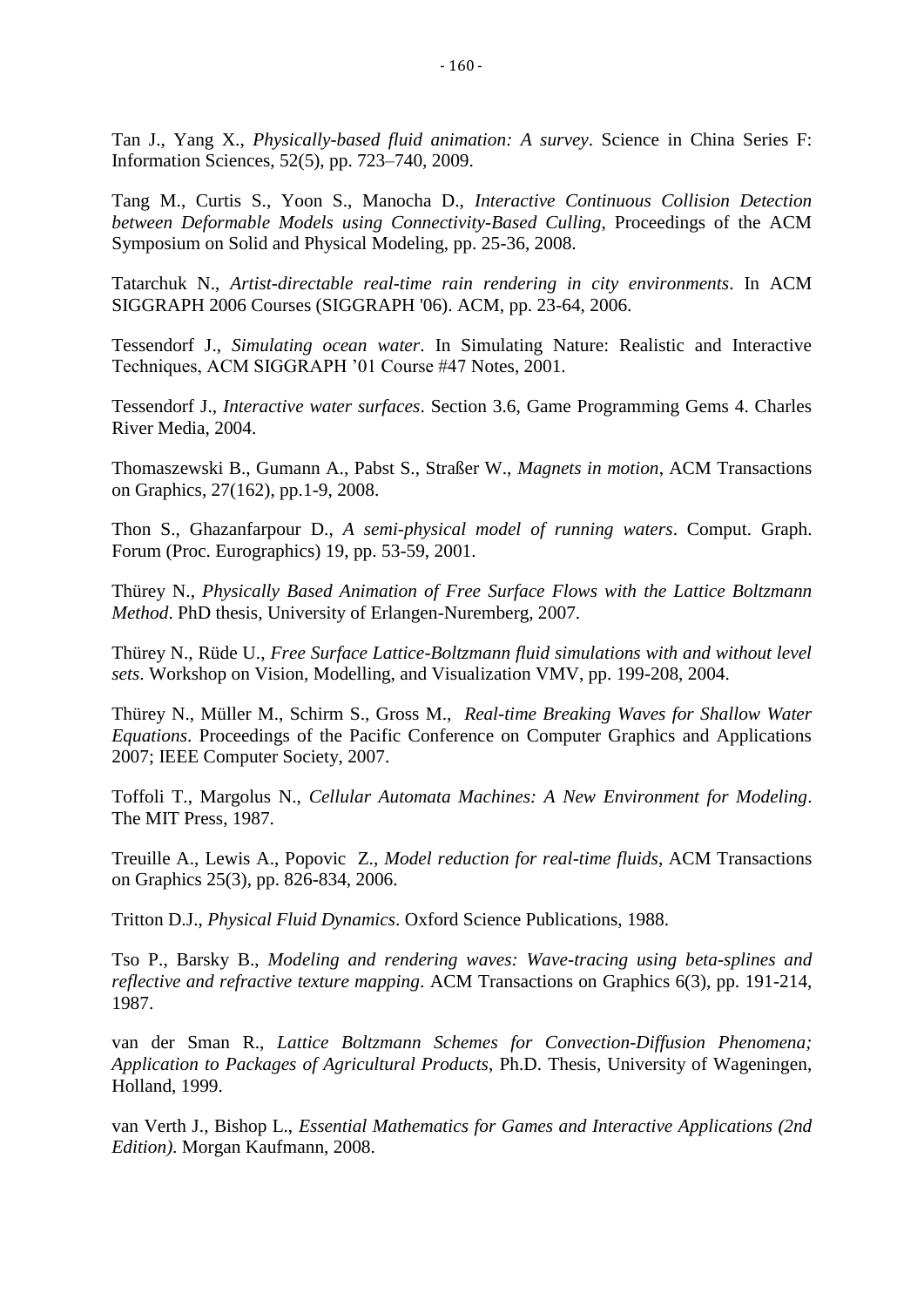Wang H., Miller G., Turk G., *Solving general Shallow Wave Equations on Surfaces*. Proceedings of the 2007 ACM SIGGRAPH/Eurographics symposium on Computer animation, pp. 229-238, 2007.

Wellein G., Zeiser T., Hager G., Donath S., *On the single processor performance of simple lattice Boltzmann kernels*, Computers & Fluids 35, pp. 910-919, 2006.

Wendt J., Baxter W., Oguz I., Lin M., *Finite volume flow simulations on arbitrary domains*, Graphical Models 69 (1), pp. 19-32, 2007.

White F.M., *Fluid Mechanics*. McGraw-Hill Inc., 1994.

Whitted T., *An improved illumination model for shaded display*, Communications of the ACM 23(6), pp. 343-349, 1980.

Witkin A., Baraff D., *Physically based modeling: Principles and practice*. Course Notes, Siggraph 2001, Los Angeles, California, 2001.

Wolf-Gladrow D.A., *Lattice-Gas Cellular Automata and Lattice Boltzmann Models: An Introduction (Lecture Notes in Mathematics)*. Springer, 2000.

Wolfram S., *Statistical mechanics of cellular automata*. Rev. Mod. Phys. 55(3), pp. 601-644, 1983.

Wolfram S., *Cellular Automaton Fluids 1: Basic Theory*. J. Stat. Phys. 45(3-4), pp. 471-526, 1986.

Wolfram S., *Theory and Applications of Cellular Automata*. World Publishing Co., 1986.

Wolfram S., *A new kind of science*. Wolfram Media, 2002.

Woo M., Neider J., Davis T., Shreiner D., *The Framebuffer, OpenGL(R) Programming Guide: The Official Guide to Learning OpenGL*, Version 1.2 (3rd Edition), Chapter 10. Addison-Wesley Professional, 1999.

Xu B.H., Yu A.B., *Numerical simulation of the gas-solid flow in a fluidized bed by combining discrete particle method with computational fluid dynamics*, Chemical Engineering Science 52(16), pp. 2785-2809, 1997.

Yanagita T., *Coupled map lattice model for boiling*, Physics Letters A 165, pp. 405-408, 1992.

Yanagita T., Kaneko K.; *Coupled map lattice model for convection*, Physics Let. A 175, pp. 415-420, 1993.

Yngve G.D., O'Brien J.F., Hodgins J.K., *Animating explosions*. In Proceedings of the 27th annual conference on Computer graphics and interactive techniques (SIGGRAPH '00). ACM Press/Addison-Wesley Publishing Co., pp. 29-36, 2000.

Yu Q., Neyret F., Bruneton E., Holzschuch N., *Scalable real-time animation of rivers*, Computer Graphics Forum 28, pp. 239-248, 2009.